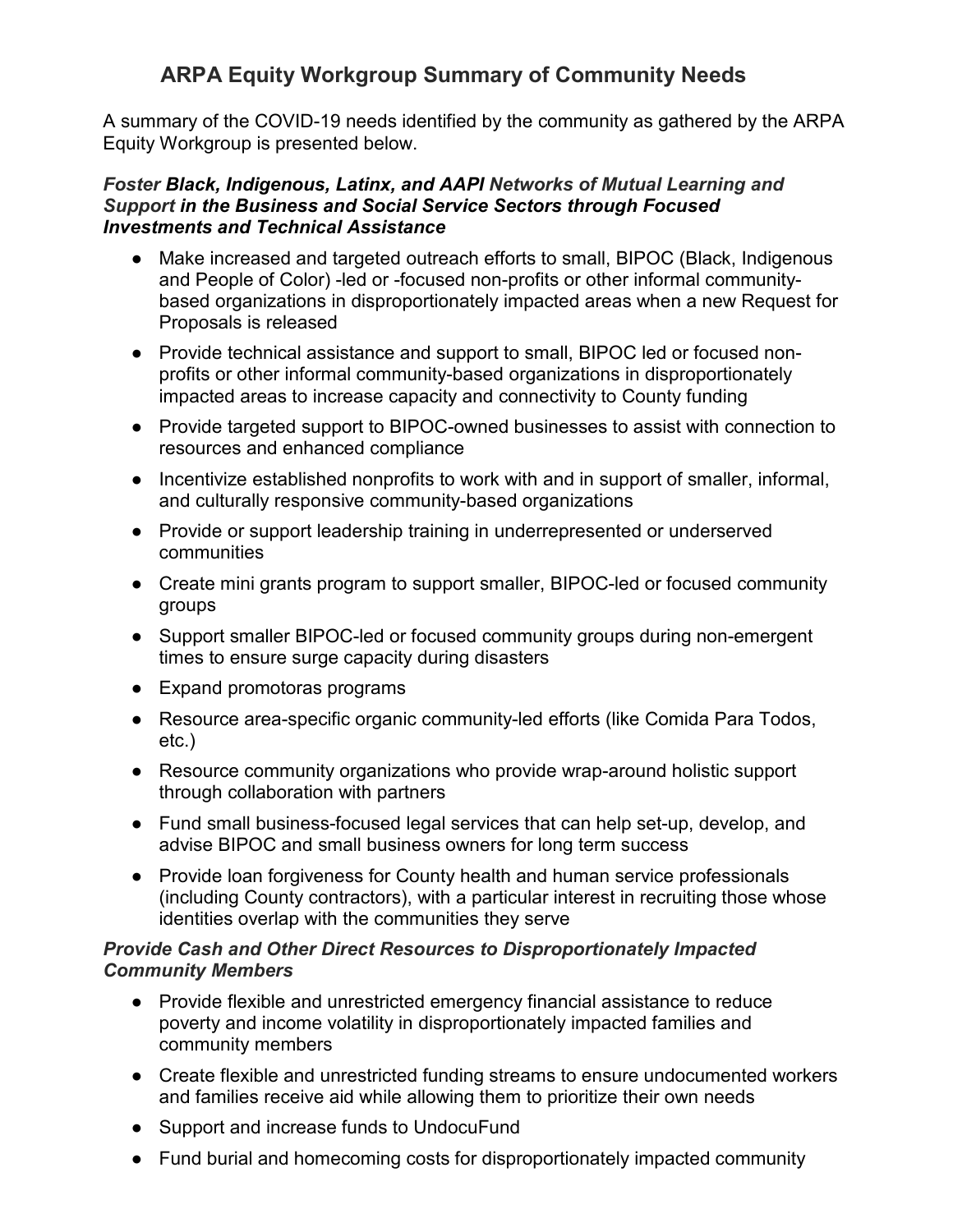# **ARPA Equity Workgroup Summary of Community Needs**

members

- Fund and provide mental health supports for children, teens, promotoras, and families
- Incentivize landlords to offer rent-to-buy contracts, or rent to those with low credit scores, base rent off of income. Target the SC zip codes with lowest health indexes
- Black HAT proposal to increase access to capital for Black homeowners
- Pay for and increase the value of promotoras' work
- Broaden Living Wage Ordinance coverage, and consider paid sick leave and health benefits
- Require hazard pay for farmworkers and other workers who work outside during disasters

### *Invest in County Infrastructure to Support Relationships with Underserved Communities and Culturally Responsive Program Design and Service Provision*

- Invest in a County-wide accessible software system to collect, analyze, and track data, including demographic data
- Create awareness in County departments, community partners, and community members about why demographic data collection can benefit community health and well-being
- Ensure humanizing demographic data collection and analysis
- Utilize the data system to create accountability and performance metrics
- Track and support first-time grant recipients
- Track size of organizations being funded, including size of budget, number of staff
- Create a community engagement plan at the County of Sonoma
- Include community engagement responsibilities in relevant County job descriptions
- Create language access plan
- Create language access resource hubs with local language-rich community members
- Build supports for new BIPOC-led or -focused nonprofits to apply for funding, including conducting enhanced outreach and technical assistance with responding to Requests for Proposals, incentivizing larger non-profits to collaborate and include smaller and more informal community-based organizations
- Support organizational self-evaluation in real-time to ensure funds and resources are reaching intended recipients
- Fund research and evaluation of what organizations in other regions, states are doing